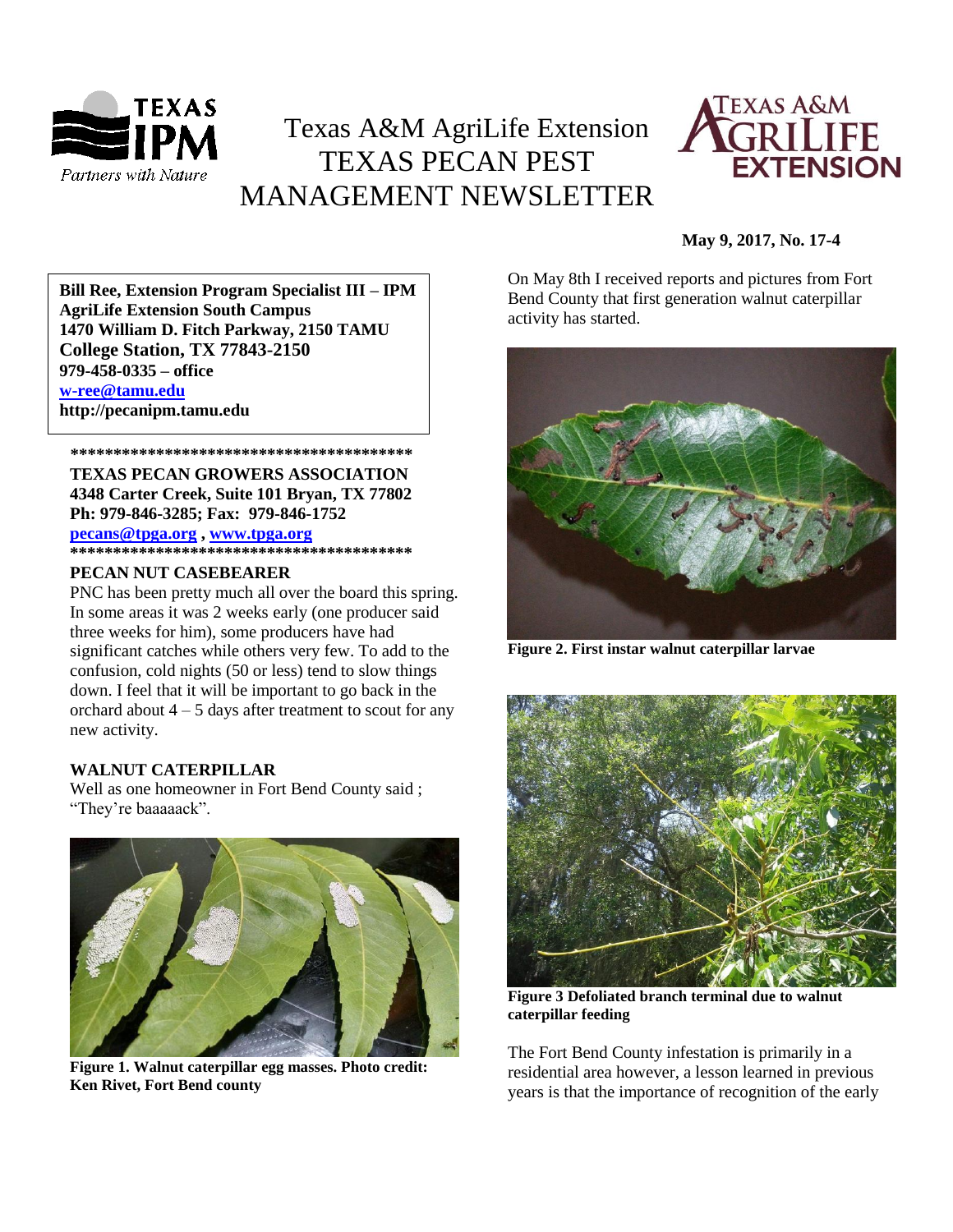stages of an infestation is critical in order to prevent significant foliage loss. This lesson applies to both the urban sector and the commercial producer.

Signs of the onset of an infestation that all producers should be aware of are: recognition of egg masses; branch terminals with missing foliage; skelontized leaflets (caused by  $1<sup>st</sup>$  instar larvae); dropping (frass) on the orchard floor, sidewalks, driveways and equipment and masses of cast skins or larvae on tree trunks or main scaffold limbs.

There are isolated or localized areas of walnut caterpillar activity every year, however, it has been a long time (early 1970's) since there was a major state wide infestation and we keep wondering if "this" year will be the next major outbreak. Because this insect has the potential to go from almost undetectable populations in one generation to major outbreaks in the next, the importance of monitoring and awareness cannot be over stated.

The walnut caterpillar is a foliage feeder of trees in the family Juglandaceae which includes hickories and walnuts. Here in Texas walnut caterpillar can have two or three generations per year based on developmental times with 245 frost free days being an approximate dividing line between areas that could have two or three generations.

Infestations start with female moths depositing egg masses which may contain 300 – 900+ eggs on the undersides of individual leaflets of mature foliage and it is believed that a single female will deposit only one egg mass in her life. Unlike fall webworm where egg masses can be deposited in layers and will be covered with "fuzz", walnut caterpillar egg masses will be in one layer and free of any covering. Eggs will take average  $10 - 12$  days to mature and larval feeding will be approximately 23 days before larvae leave the tree to seek pupation sites. Pupation time will be averages 14 – 17 days. Upon adult emergence there is a 5 day preoviposition period before the cycle starts again.

Walnut caterpillars feed in a colony and do not construct a web so initial infestations can be easily over looked. Early indications of an infestation might be frass or dropping on the orchard floor or in town on sidewalks and driveways. Branch terminals with missing foliage but retained leaf rachis are other signs of an active infestation. When the fourth instar molts, the colony molts as a group on the main trunk or a scaffold limb

leaving behind a mass of cast skins and this is another indication that there are active larvae still feeding within the canopy. The emerging  $5<sup>th</sup>$  and last instar larvae now feed as individuals and it is during this last instar is when most of the feeding damage occurs. When the last instar finishes feeding larvae will leave the tree in search of pupation sites.



**Figure 4 Walnut caterpillar colony**

Parasites, predators and disease can help keep populations in check however, insecticide applications are usually needed to prevent an economic loss. Another factor that can influence succeeding generations is that females will seek out "mature" foliage for oviposition sites. If a preceding generation has caused a significant amount of defoliation, the resulting new grow does not seem suitable for reinfestation and the next generation can crash.

If an insecticide is required to prevent defoliation, there are numerous products that are selective for Lepidoptera larvae which would be desired. The main point here is for treatments to be applied before significant foliage loss occurs. Prior to any insecticide applications always check the label for mixing instructions, rates and grazing restrictions.

By understanding the life cycle, feeding signs and being observant, significant defoliation of commercial or residential trees can be prevented.

# **2017 COUNTY/ STATE/REGIONAL MEETINGS/EVENTS**

## **STATE/REGIONAL MEETINGS June 1-3, 2017**

Oklahoma Pecan Growers Annual Conference Ardmore, OK Contact: Amanda Early @ 580-235-1875 or Charles Rohla @ ctrohla@noble.org